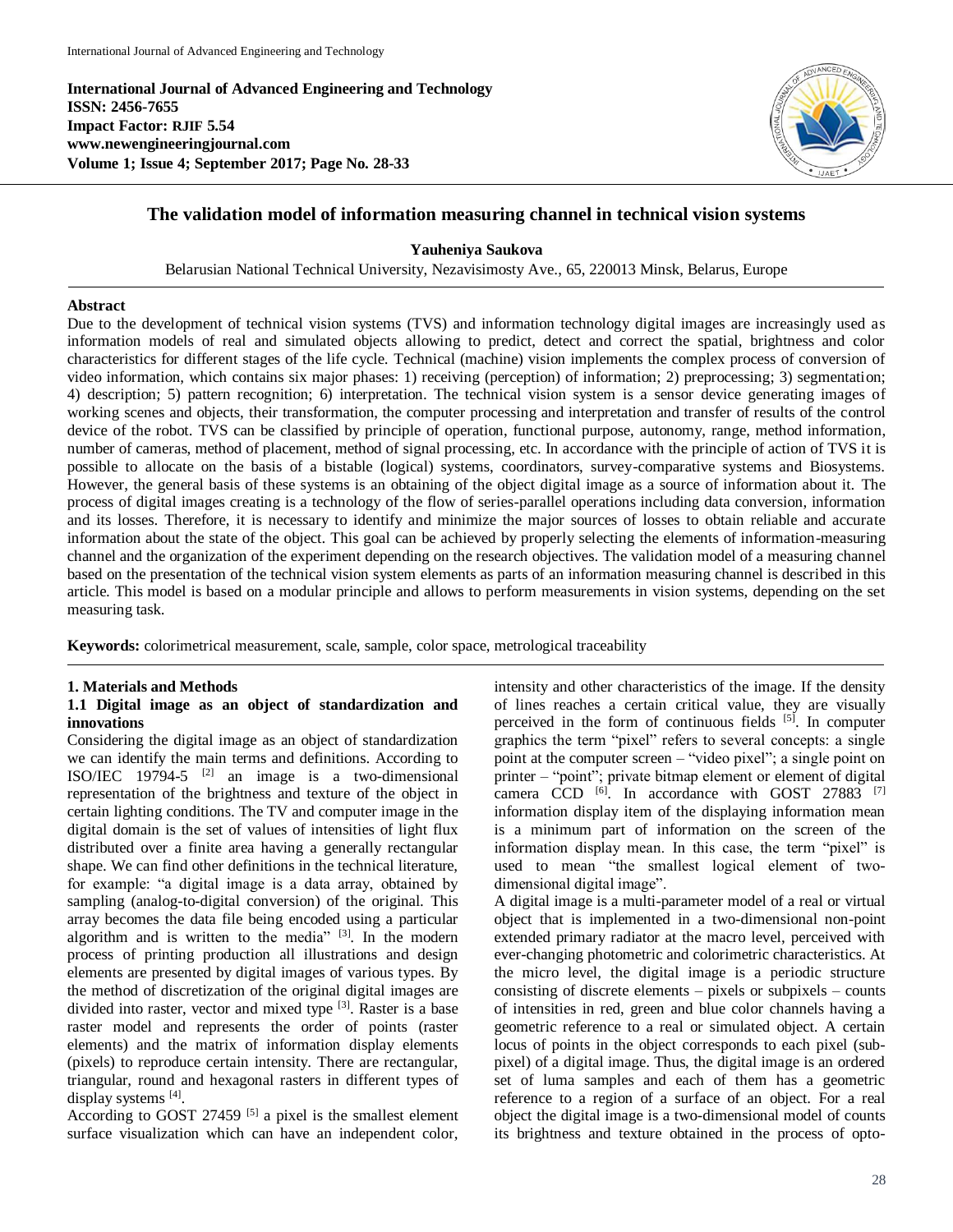electronic conversions in the measuring system under certain conditions. According to the theory of measurement information in a discrete system the detected object may have very extensive but nevertheless finite set of implementations in the form of digital images. Joining the opinion of the authors [8-10] we can summarize provisions of the physical illumination model:

- 1) a specific area of N\*M elements of the digital image corresponds to each unit area of the projected threedimensional space depending on the scale;
- 2) every single region of the projected space is a primary or secondary source;
- 3) Each element belonging to the polygon  $N^*M$  digital image has the photometric and colorimetric characteristics similar to other elements of the array; and within the allocated region the brightness and color represent a re-usable value.

## **1.2 The Technology of High Resolution Colorimetry**

The essence of colorimetrical technologies in software and hardware environments is that the recorded scene is represented as a set of elementary regions [69, 70], which independently radiate and reflect light energy fluxes falling from other areas. Then the radiation energy of the scene element can be written as a function of the intrinsic radiation of the section, the reflection coefficient, and the radiation energy of the other element of the scene. If we select the "zone of interest" on the observed scene, we can split it into N  $*$  M fragments  $A_i$ , *i*=1, 2, 3, *n*-1, then we can get the so-called n-dimensional subspace of the *i*-th fragment radiosity. The signal  $i = b$  (x, y), taken from each pixel of the digital image, is interpreted as a brightness function in the  $(x; y)$  coordinates along three color channels and is displayed as a point or vector, which gives it a geometrical meaning [9, p.74]. Thus, the scene is considered as a finite number of brightness samples corresponding to certain points of space. Therefore, with a selected scale W, a certain group of pixels of the image will correspond to each selected area of the zone. The resulting set of brightness samples and the corresponding spatial coordinates of the points form a space of images describing the properties of the object.

This model is the basis for solving two mutually complementary tasks: measuring lighting parameters based on processing of the digital image of the object and its modeling. In this context, the authors propose the so-called validation model of the information channel, which is based on the following provisions.

Consideration of the key directions in the development of standardization and standardization in the field of highresolution colorimetry will be carried out in the context of the elements of the measuring circuit shown in Fig. 1, including the light source, the surface of the registered object, the recording photodetector device, digital image. Between the object and the recording device, an idealized element 3, called the "subspace of images", is placed in the figure 1 in order to emphasize the features of machine vision: the digital camera "perceives" a three-dimensional object as a collection of brightness readings over three color channels that have a geometric binding of spatial coordinates to pixel ones. Because of the special feature of machine vision it is also needed to use color filters 5 and special software.

Since digital images are increasingly used as information models of real and simulated objects, in order to obtain reliable information about the qualitative and quantitative properties of objects, it is necessary to provide an appropriate evidentiary basis by metrological traceability and validation of the elements of the information-measuring channel.



**Fig 1:** The principle of forming a digital image of a three-dimensional object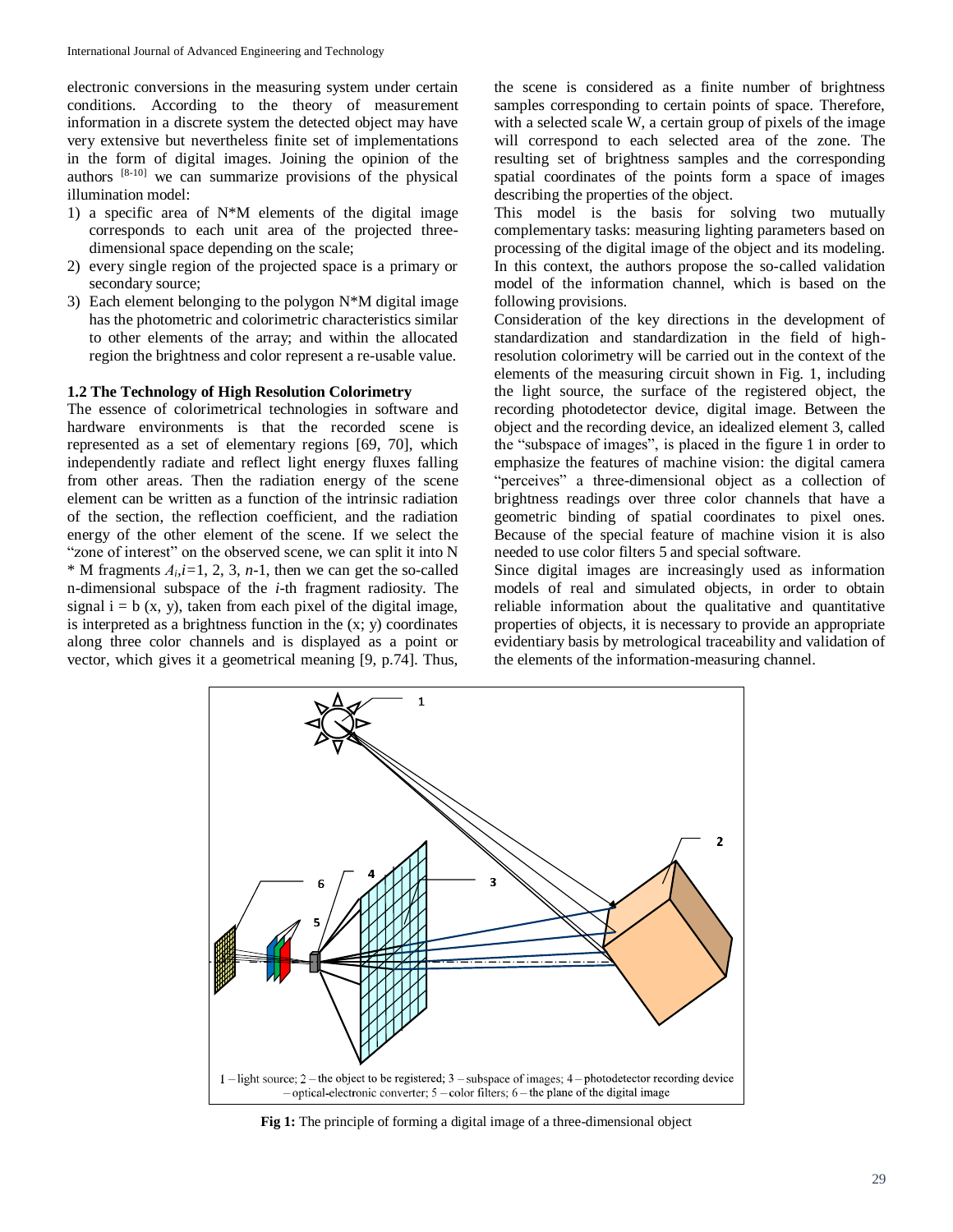A digital camera "perceives" a three-dimensional object as a collection of brightness readings over three color channels that have a geometric binding of spatial coordinates to pixel ones. The problem of correct color reproduction can be solved on the basis of a detailed analysis of the sequence of transformations of the measured value in the measuring circuit and the establishment of reference points to fulfill the condition of ensuring the uniformity of measurements. Such reference points should be traceable to system or non-system units and implemented through materialized or virtual measures reproduced in standardized models and color spaces.

## **1.3 Proposed Validational Model**

The digital image by its physical realization is a non-point primary radiator at the macrolevel and an ordered set of elements (pixels) at the micro level. The digital image is the final link of the information channel, including a recording device (digital camera, scanner), a data conversion channel and a display device (display, video terminal). Any extended surfaces, as well as each of the information channel elements (scanner, camera, display software) can be objects of research based on the analysis of digital images.

At the macro level, the information-measuring channel is a "black box" modeled by input data – for example, external conditions (illumination, temperature, transparency of the environment), optical, registration and display subsystems, software, and output parameters – spatial, photometric and colorimetric characteristics of a digital image. To solve problems not related to measurement-scaling, color correction, creation of effects, etc., in order to improve visual perception, the "black box" model is acceptable. However, in order to obtain reliable information on the qualitative and quantitative properties of objects, it is necessary to provide an appropriate evidence base through metrological traceability and validation of the elements of the information and measurement channel. Any registered object can have an almost infinite number of implementations in the form of digital images, which is due to

a large number of possible combinations of elements of technical and software and technical and information compatibility of channel elements. Therefore, a rational solution is its conditional splitting into blocks "illuminator", "registered object", "matrix photodetector (digital camera)", "software", "display device" and their subsequent elementwise modeling depending on the tasks being solved. Thus, considering the process of obtaining a digital image at the micro level, we proceed to unpacking the "black box" and examining in detail each link of the information-measuring circuit. As a result of such an analysis, we obtain a list of sources of distortion, as well as the degree of their influence on the accuracy of information passing through the information-measuring channel. In this context, we propose a validation model of the information-measuring channel, graphically presented in Figure 2. This model is the basis for solving two mutually complementary tasks: measuring lighting parameters based on processing of the digital image of the object and its modeling. The model is based on the following provisions.

- 1. The digital image is the result of convolution of the functional property spaces of the channel elements. Therefore, the information channel in this context is considered as a "black box", which can be "unpacked" to restore information.
- 2. Any element of the channel can be represented by a black box model, which can be unpacked, if necessary, by adjusting the result, and can be the object of investigation itself, in accordance with the stated measurement task, depending on which the other elements are to be validated (confirmed).
- 3. Each of the channel elements is considered as a source of information about the object and simultaneously as a source of its losses, and the resulting digital image at the output is a trade-off between accuracy, reliability and resource costs.

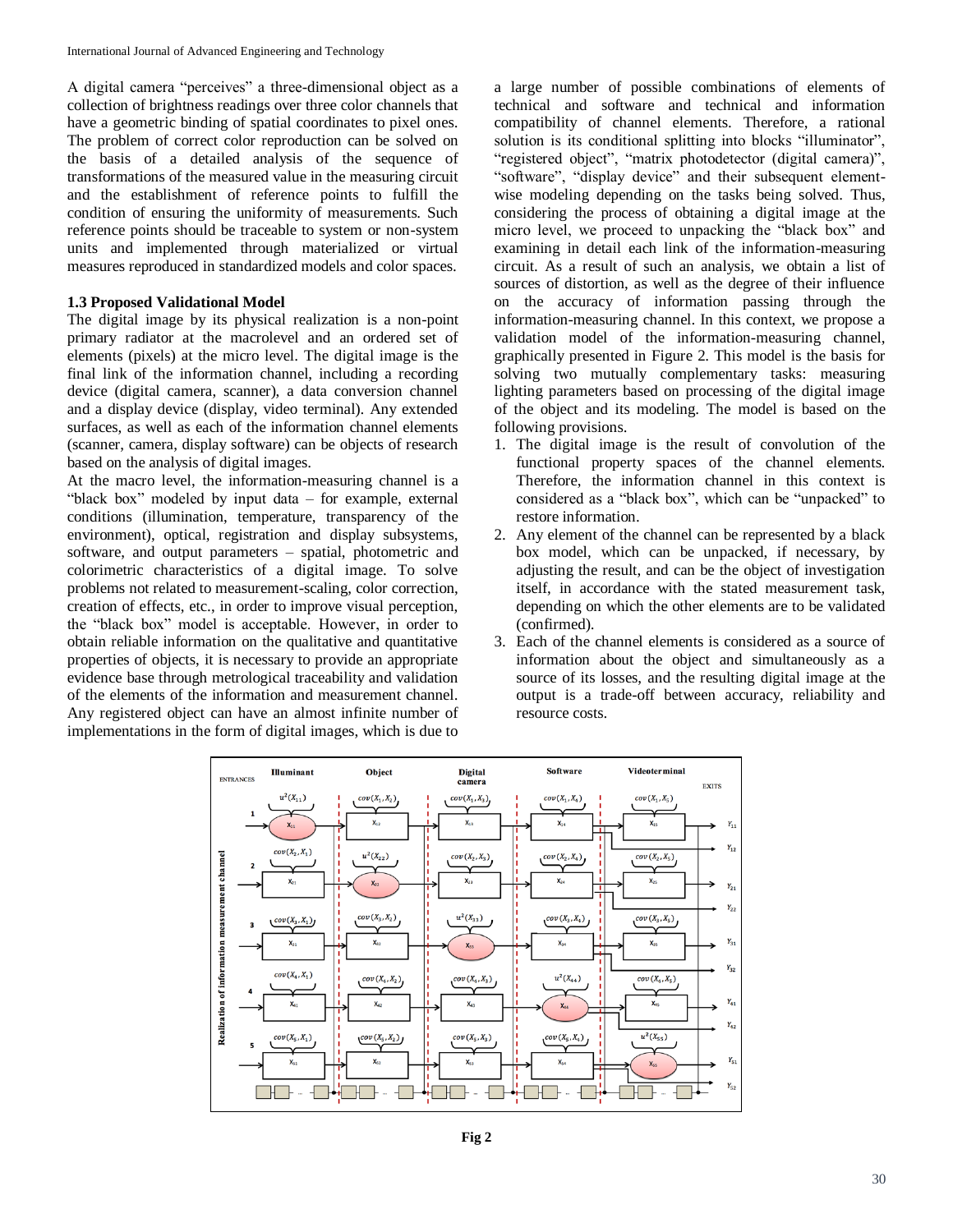The validation model presented in Figure 2 includes all the links of the information and measurement channel identified above in five implementations corresponding to five measurement tasks. Each element is represented by its variable. In Figure 3.1, the inputs are linked to the channel outputs. It is seen that each implementation has two outputs  $Y_{lk}$  (from the software – variable  $X_{i4}$ , and from the display device – the variable  $X_{i5}$ . This is due to the fact that when solving problems of objective perception, the monitor's parameters are not taken into account, since they do not affect the output value. For the problems of subjective perceptions, the characteristics of the monitor must undoubtedly be taken into account. At the same time, each element of the information-measuring channel can also have a certain number of realizations, which is schematically shown in the lower part of Fig. 3.1 with gray squares.

Implementation 1. The item under investigation is the "illuminator" (variable  $X_{11}$ ). A possible measurement task is the measurement of color rendition. Technique: the digital image of a standard  $X_{12}$  object (surfaces of matte or glossy patterns) illuminated by a standard illuminator is compared with a digital image of the same object illuminated by the illuminated light with subsequent calculation of the color rendering index. Their tasks are possible, for example, investigating the brightness of the illuminator by recording the light flux reflected from the surface of a standard object.

Implementation 2. The investigated element is an "object" (self-luminous or non-self-luminous) – variable  $X_{22}$ . Technique: the digital image of the surface of a self-luminous object or the surface of a non-self-illuminating object illuminated by a standard  $X_{21}$  illuminator is examined by the photometric and colorimetric properties attributed to the object.

Implementation 3. The item under investigation is a "digital camera" (variable  $X_{33}$ ). A possible measurement task is the calibration by the camera number. Technique: the digital image of the surface of the standard non-self-illuminating object  $X_{32}$  (bar-line world, palette, etc.) illuminated by the standard  $X_{31}$  illuminator is a source of information on the possibilities of spatial resolution and color transmission of a digital camera.

Implementation 4. The item under investigation is "software" (variable X44). A possible measurement task is the testing of software used in image processing. Technique: the digital image of the surface of a standard self-luminous or non-selfilluminating object  $X_{42}$  (illuminated by a standard illuminator  $X_{41}$ ), obtained with a standard digital camera  $X_{43}$  and digitally processed using the X<sup>44</sup> software, is compared with a digital image obtained with standard software.

Implementation 5. The item to be examined is a "display device" (variable  $X_{55}$ ). The possible measurement task is the calibration of the monitor. Technique: A digital image of the surface of a standard self-luminous or non-self-illuminating  $X_{52}$  object (illuminated by a standard  $X_{51}$  illuminator) obtained with a standard  $X_{53}$  digital camera and digitally processed using the standard  $X_{54}$  software is examined on the  $X_{55}$ monitor to determine its characteristics.

#### **3. Results and discussion**

Above are only some typical implementations of the

information and measurement channel, it is obvious that there may be others. Like any value, each k-th link can be described with the help of scattering  $U(X_{ik})$ .

In addition, the basis of the model is the following principle: to uniquely identify the characteristics of the selected link, it is necessary that the characteristics of all other links be known with an established accuracy. Therefore, consistently taking each link unknown, with known others, it is possible to carry out the validation of the information-measuring channel.

As a result, we obtain a multi-parameter validation model, the main characteristic of which is the covariance matrix [12]. According to [12], the covariance matrix is a positively semidefinite  $N \times N$  matrix, where N is the number of input quantities on the main diagonal of which are squares of standard uncertainties corresponding to the estimated values, and the remaining terms of the matrix are covariances between pairs of corresponding estimates of the magnitude elements. So, for each *k*-*th* implementation the dimension of the matrix is  $5 \times 5$ . On an implementation example 1:

$$
\begin{vmatrix} u(Y_{1k}) = \\ u^2(x_{11}) & u(x_{11}, x_{12}) & u(x_{11}, x_{13})u(x_{11}, x_{14}) & u(x_{11}, x_{15}) \\ u(x_{12}, x_{11}) & u^2(x_{12}) & u(x_{12}, x_{13})u(x_{12}, x_{14}) & u(x_{12}, x_{15}) \\ u(x_{13}, x_{11}) & u(x_{13}, x_{12}) & u^2(x_{13}) & u(x_{2}, x_{14}) & u(x_{13}, x_{15}) \\ u(x_{14}, x_{11}) & u(x_{14}, x_{12}) & u(x_{14}, x_{13}) & u^2(x_{14}) & u(x_{14}, x_{15}) \\ u(x_{15}, x_{11}) & u(x_{15}, x_{12}) & u(x_{15}, x_{13})u(x_{15}, x_{14}) & u^2(x_{15}) \end{vmatrix} (1)
$$

Where  $u^2(x_{ij})$  – the variance of the estimate  $x_{ij}$ ;  $u(x_{ij}, x_{min})$  – covariance between  $x_{ij}$  and  $x_{min}$ .

The standard uncertainty  $u(Y_{11})$  of the realization k is determined using the expression:

$$
u(Y_{11}) = C_{1k} \cdot u(X_{1k}) \cdot C_{1k} \tag{2}
$$

Where  $C_{1k}$  - matrix of sensitivity coefficients of dimension  $N \times N$ 

The numerical coefficients are determined from the specificity formula. To do this, you need to conduct a test experiment on the basis of comparison with standard methods. If we assume that the degree of covariance between and the influencing quantities is negligible (they can be neglected), then expression (2) is greatly simplified and takes the following form:

$$
U(Y_{11}) = \sqrt{\sum_{j=1}^{m} c_{kj}^{2} u^{2}(x_{kj})},
$$
\n(3)

Where  $u(Y_{11})$  – a standard uncertainty of the informationmeasuring channel, obtained for the implementation of 1;

 $\mathsf{C}_{kj}$  – Sensitivity factors of each link of the channel;

 $u(x_{kj})$  – A standard link uncertainties.

The standard uncertainty  $U(Y_{11})$  of realization 1 is defined using the expression:

$$
U(Y_{11}) = C_{1k} \cdot u(X_{1k}) \cdot C_{1k}^{\dagger}, \qquad (4)
$$

Where  $C_{1k}$  – matrix of sensitivity coefficients of dimension N×N.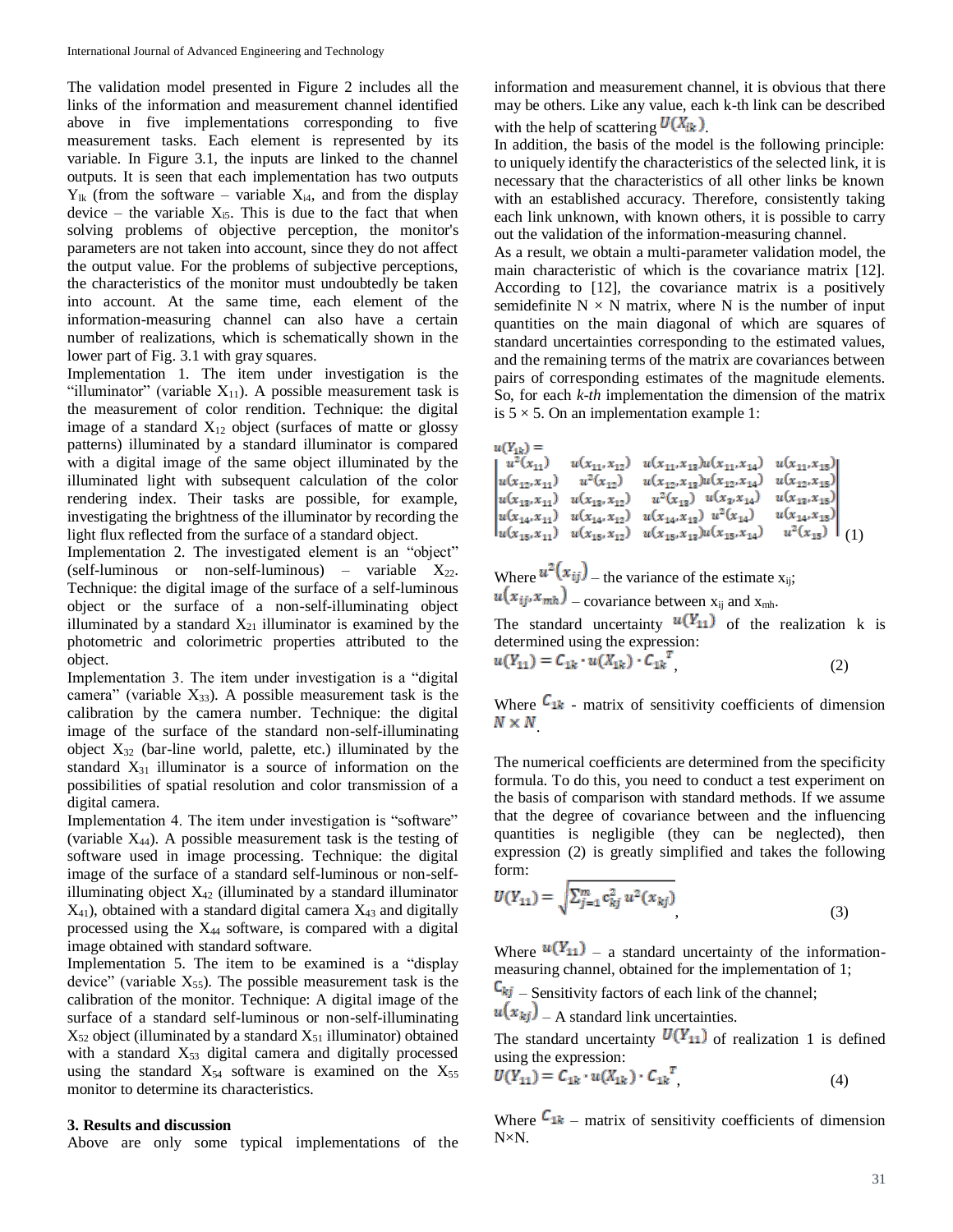Since the linkage function is implicit, the values of the coefficients of influence of the elements of the information and measurement system  $C_{1k}$  can be determined on the basis of specificity, according to the procedure given in [13]. If we assume that the degree of covariance between and the influencing quantities is negligible (they can be neglected), then expression (3) becomes much simple rand takes the following form:<br> $\frac{U(Y_{11})}{U(Y_{11})}$ 

 $\sqrt{(C_{11}u(x_{11}))^2+(C_{12}u(x_{12}))^2+(C_{13}u(x_{13}))^2+(C_{14}u(x_{14}))^2+(C_{15}u(x_{15}))^2}$  (5)

Where  $U(Y_{11})$  – standard uncertainty of the informationmeasuring channel, obtained for the implementation of 1;

 $C_{11} \cdots C_{15}$  – The sensitivity factors of each link of the channel;

 $u(x_{11})$  ...  $u(x_{15})$  – Standard link uncertainties. Or  $U(I) =$ 

$$
\sqrt{(C_{11}u(x_{11}))^2 + (C_{12}u(x_{12}))^2 + (C_{13}u(x_{13}))^2 + (C_{14} \cdot e^{2\sqrt{3}a}/2)^2 + (C_{15}u(x_{15}))^2}
$$
 (6)

This calculation algorithm is applicable for multidimensional measurement models with an implicit kind of functional dependence and is discussed in more detail in [95].

The formula for determining the root-mean-square deviation of the transformation error σ, subject to the Kotel'nikov

theorem [14]:  
\n
$$
\sigma = \frac{(f_{max} - f_{min})}{2^L \sqrt{12}}
$$
\n(7)

Where  $\frac{f_{max}}{g}$  – is the largest value of the signal?

 $f_{\text{min}}$  – is the smallest signal value,

 $2^L$  – The number of quantization levels;

 $\mathbf{L}$  – is the code length.

The formula (6) is applicable for non-self-illuminating objects. To investigate self-luminous objects, the light source is not required, and therefore the expression will lack the first component of  $U(X_{11})$ , and in the case of objective control, the component.

Moreover, this model can be used to validate the informationmeasuring system as a whole. At the same time, the task becomes much more complicated, because the total number of unknowns will be 25 variables  $(X_{11}, X_{12}, X_{13}... X_{53}, X_{54}, X_{55})$ , and therefore, the dimension of the covariance matrix is  $25 \times$ 25. The covariance cube of the information-measuring system is shown in Figure 3, where the elements of the matrix are located on the faces of the cube, and the elements of the cube are covariance pairs.



**Fig 3:** Covariance cube of information-measuring system

The resulting validation model is the basis for solving two mutually complementary tasks: measuring lighting parameters based on the processing of the digital image of an object and its modeling.

#### **4. Conclusion**

Taking into account the usage of digital images in innovative

technologies in a control and tests of subjects the author makes the following conclusions.

1. Elements of the information channel, such as lighting conditions, reference samples, spectrophotometer, digital camera, information display device, data processing algorithms, are the sources of information and at the same time sources of information losses. Therefore, the result